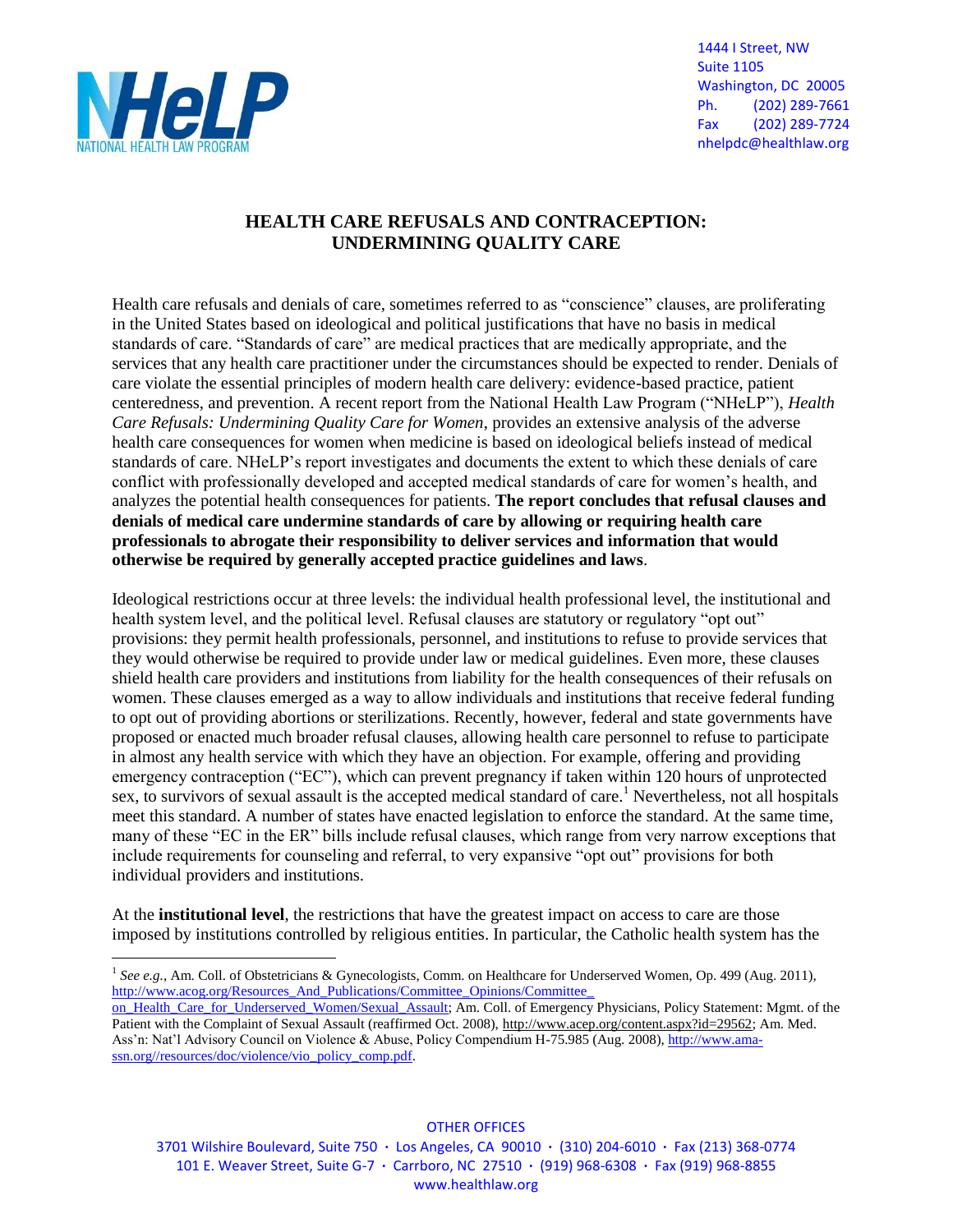broadest religion-based health care restrictions. According to the Catholic Health Association, one in six Americans is seen in a Catholic hospital each year. Nearly 15% of all hospital beds are in Catholic hospitals, and in some states, more than 30% of the hospitals are Catholic. The U.S. Conference of Catholic Bishops has issued *The Ethical and Religious Directives for Catholic Health Care Services,* which governs all Catholic health institutions. The Directives specify a range of services that are prohibited, including abortion, contraception, sterilization, and most forms of assisted reproductive technology such as in vitro fertilization. The prohibitions extend to life-saving treatment for a pregnant woman. There are no exceptions to these prohibitions for rape, incest, the health or life of the person, medical necessity, or the informed decision of the patient. Other religious restrictions may apply at some Adventist and Mormon institutions. Physicians and other health care providers who work in these systems are prohibited from delivering the care they were trained to provide, even when they have no objection to—and want to provide—the service themselves.

At the **political level**, many restrictions on access to health care, particularly to reproductive health care, are enacted by federal and state legislatures and agencies. For example, several states prohibit insurance *coverage* of abortion unless the buyer has purchased a separate rider for abortion care. Other laws interfere with the doctor-patient relationship by requiring reproductive health providers to give women biased and/or inaccurate information, or by imposing restrictions such as medically unnecessary ultrasounds and unreasonable waiting periods, all of which are unrelated to health and safety. Laws also impose particular burdens on abortion clinics that are not imposed on other health facilities. These restrictions are driven by political ideology, electoral politics, and other political considerations that have nothing to do with evidence-based medicine. Indeed, these restrictions fly in the face of evidence-based medicine.

**Informed consent** is at the core of the individual's right to make his or her own decisions about medically appropriate health care. Some statutory refusal clauses allow providers to opt out of providing counseling, information, and referrals about services to which the provider has a personal objection. These clauses shield some providers from otherwise applicable legal and ethical mandates regarding informed consent, and the requirement to inform patients of all reasonable treatment options. Exacerbating the problem, neither individual providers nor hospitals are required to inform patients in advance of these restrictions. These laws thereby deprive patients of the complete and accurate information necessary for patients to give informed consent, and rob patients of their autonomy.

## **REFUSAL CLAUSES HAVE SERIOUS HEALTH CONSEQUENCES FOR WOMEN**

There are many ways in which refusal clauses harm not only a woman's right to make her own reproductive decisions, but also her physical health. In the most grievous instances, a refusal clause can result in a woman's death.

Women take many factors into account when deciding whether or when to become pregnant, such as their age, educational goals, economic situation, the presence of a partner and/or other children, medical condition, mental health, and whether they are taking medications that are contra-indicated for pregnancy. Although there is near universal agreement in medical practice guidelines that women should be given information about and access to contraceptives to prevent unintended pregnancy, women face many barriers to contraceptive use, including institutional restrictions, physicians' personal objections, and pharmacists' refusals to fill prescriptions. Even when a woman suffers from a chronic medical condition that could jeopardize her life during a pregnancy, she may struggle to find birth control options. For example, millions of women live with common chronic conditions such as diabetes, heart disease, depression, obesity, and lupus which can lead to adverse birth outcomes or threaten maternal health if not under control and well managed during a pregnancy. Refusal clauses and denials of care operate to prevent women from obtaining complete and accurate contraceptive counseling, devices, and supplies.

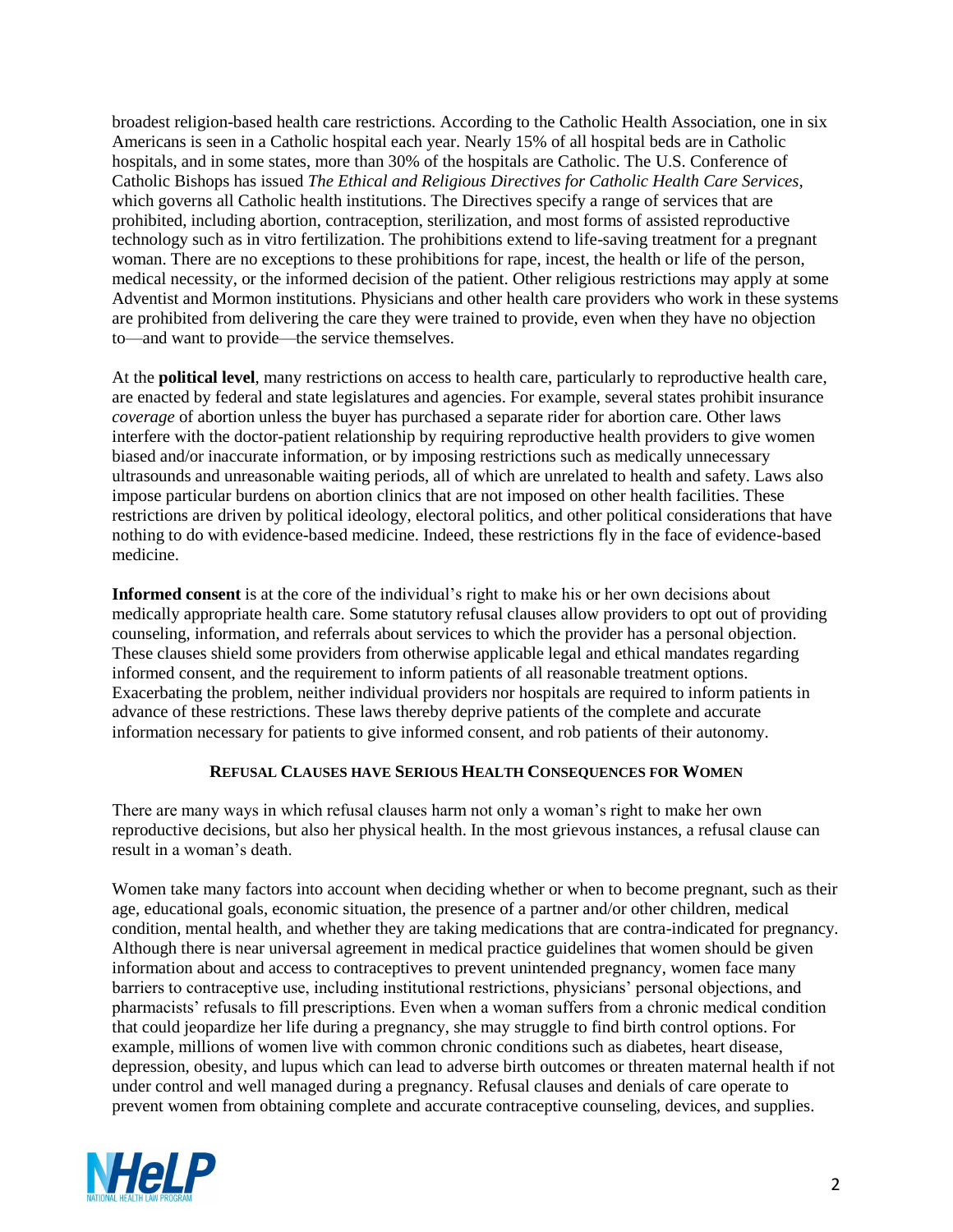A number of commonly prescribed pharmaceuticals such as certain anti-depressants, thyroid medications, and severe acne treatments are known to cause impairments in the developing fetus or to create adverse health conditions if a woman becomes pregnant while taking them. Approximately 11.7 million prescriptions for drugs the FDA has categorized as Pregnancy Classes D (there is evidence of fetal harm, but the potential may be acceptable despite the harm) or X (contraindicated in women who are or may become pregnant) are filled by significant numbers of women of reproductive age each year.<sup>2</sup> Pregnancy for women taking these drugs carries risk for maternal health and/or fetal health. Medical guidelines advise that women taking these drugs, who might also be at risk for pregnancy, use a reliable form of contraception to prevent pregnancy.<sup>3</sup>

Unintended pregnancy is also associated with maternal mortality and morbidity. The World Health Organization recommends that pregnancies should be spaced at least two years apart. Pregnancy spacing allows the woman's body to recover from the pregnancy. Further, if a woman becomes pregnant while breastfeeding, the health of both her baby and fetus may be compromised as her body shares nutrients between them. According to the American College of Obstetricians and Gynecologists ("ACOG"), women who become pregnant less than six months after their previous pregnancies are seventy percent more likely to have membranes rupture prematurely, and are at a significantly higher risk of other complications. <sup>4</sup> Family planning is a focus area of the Healthy People 2020 health promotion objectives set out by the United States Department of Health and Human Services. Healthy People 2020 aims to increase the proportion of intended pregnancies and to improve pregnancy spacing. Specific indicators of goal achievement include increasing: (1) intended pregnancies, (2) pregnancy spacing to 18 months, (3) the proportion of women at risk for unintended pregnancy who use contraceptives to 100 percent, and (4) the proportion of teens that use contraceptive methods that both prevent pregnancy and prevent sexually transmitted disease.

The burdens that refusal clauses impose fall disproportionately and most harshly on low-income women and low-income women of color. Low-income women and low-income women of color already experience severe health disparities in reproductive health, maternal health outcomes, and birth outcomes. Cardiovascular disease, lupus, and diabetes, for example, are chronic conditions that disproportionately impact women of color. The rate of diabetes is higher for women of color in all age groups. African American and Latina women have higher rates of hypertension, obesity, physical inactivity, and metabolic syndrome than do white women. The incidence of lupus is three times higher for African American women than for white women. Further, nearly one out of ten African American women and one in fourteen Latinas of reproductive age experience an unintended pregnancy each year. Low income women have unintended pregnancy rates that are more than five times the rate for women in the highest income level. Inaccessible and unaffordable contraceptive counseling and services contribute to these disparities.

Heart disease is the number one cause of death for women in the United States. The American College of Cardiology and the American Heart Association Task Force on Practice Guidelines issued specific

<sup>4</sup> Am. Coll. of Obstetricians & Gynecologists, *Statement of the Am. Coll. of Obstetricians & Gynecologists to the U.S. Senate, Comm. on Health, Educ., Labor & Pensions, Pub. Health Subcomm. on Safe Motherhood* (April 25, 2002).



 $\overline{a}$ 

<sup>2</sup> Ctrs. for Disease Control & Prevention, *Recommendations to Improve Preconception Health and Health Care— United States: A Report of the CDC/ATSDR Preconception Care Work Group and the Select Panel on Preconception Care*, Morbidity & Mortality Wkly Rep. 55 (April 21, 2006).

<sup>3</sup> David L. Eisenberg, et al., *Providing Contraception for Women Taking Potentially Teratogenic Medications: A Survey of Internal Medicine Physicians' Knowledge, Attitudes and Barriers*, 25 J. Gen. Internal Med. 291, 291-92 (2010).